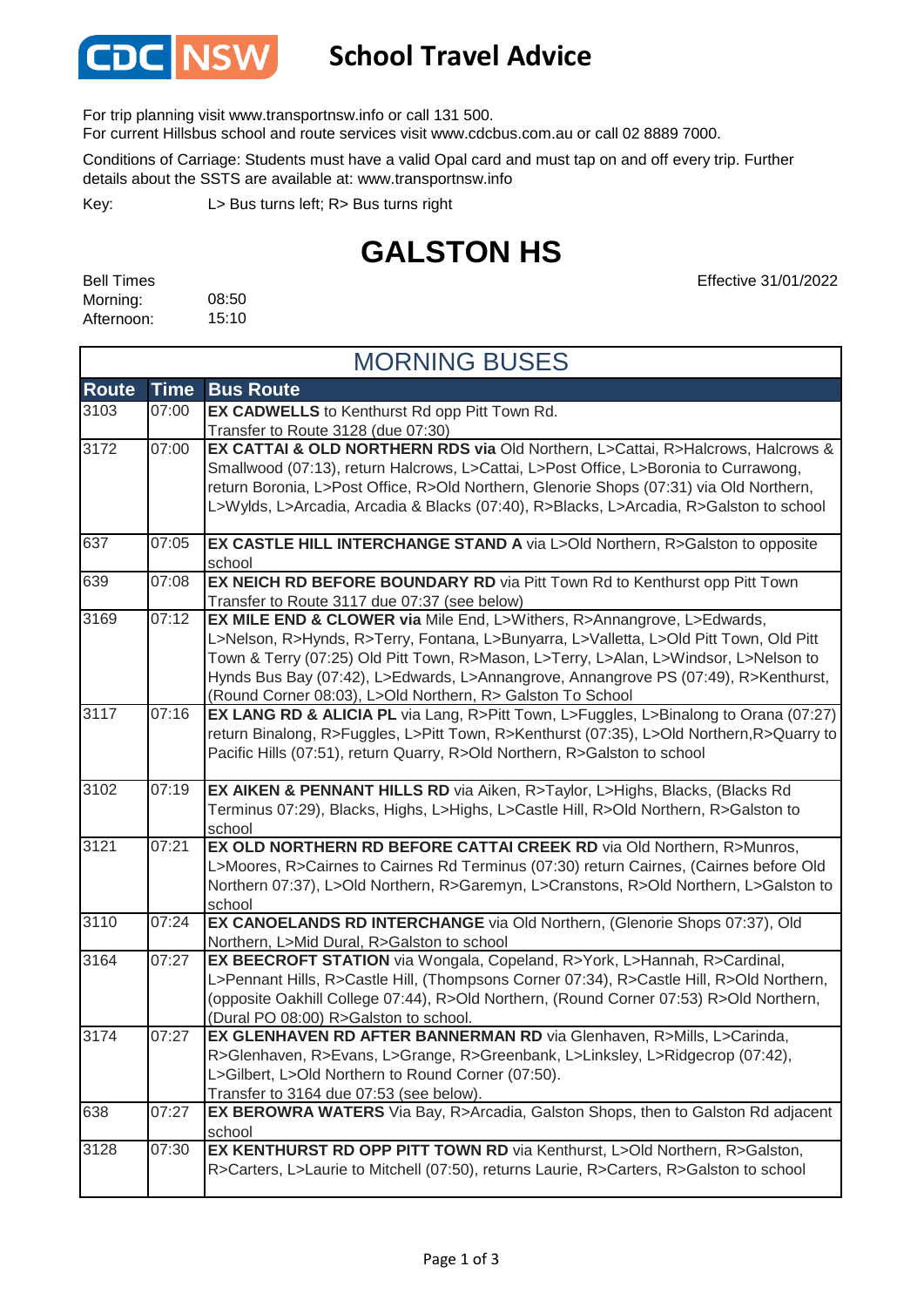## **CDC** NSW School Travel Advice

| <b>Route</b> | <b>Time</b> | <b>Bus Route</b>                                                                        |
|--------------|-------------|-----------------------------------------------------------------------------------------|
| 2037         | 07:31       | <b>EX GLENORIE, OLD NORTHERN RD AFTER TIMARU ST via Old Northern, L&gt;Middle</b>       |
|              |             | Dural, L>Galston (Galston Shops) then via Galston to school.                            |
| 3136         | 07:35       | <b>EX MARAYLYA PUBLIC SCHOOL NEICH RD via Neich, Pitt Town, R&gt;Kenthurst (07:55),</b> |
|              |             | R>Annangrove to Marian College, R>Annangrove, R>Kenthurst, L>Hills Grammar (08:11),     |
|              |             | L>Kenthurst, L>Maple, R>Jaffa, R>Derriwong, L>Old Northern, R>Redfield (08:25), R>Old   |
|              |             | Northern, R>Galston to school.                                                          |
| 638          | 07:37       | <b>EX CASTLE HILL INTERCHANGE STAND A</b> via L>Old Northern, R>Galston to opposite     |
|              |             | school                                                                                  |
| 3132         | 07:39       | <b>EX SHOPLANDS RD TERMINUS</b> via Shoplands, R>Blue Gum, L>Annangrove to              |
|              |             | Annangrove PS 07:49.                                                                    |
|              |             | Transfer to Route 3169 due 07:49 (see above)                                            |
| 3128         | 08:04       | <b>EX CALDERWOOD RD AND PINE VALLEY RD via Calderwood, L&gt;Galston,</b>                |
|              |             | R>Crosslands, L>Bevan, R>Knights, L>Chadd turn at Radnor, Knights, L>Bayfield,          |
|              |             | R>Gribbenmount, L>Arcadia, R>Galston to school                                          |
| 3127         | 08:15       | <b>EX NORTHHOLM GRAMMAR</b> via Cobah, R>Arcadia, R>Galston to school                   |

| <b>AFTERNOON BUSES</b> |             |                                                                                                                                                                                                                                                                                                                                                                                                                                                                                                                                           |  |  |
|------------------------|-------------|-------------------------------------------------------------------------------------------------------------------------------------------------------------------------------------------------------------------------------------------------------------------------------------------------------------------------------------------------------------------------------------------------------------------------------------------------------------------------------------------------------------------------------------------|--|--|
| <b>Route</b>           | <b>Time</b> | <b>Bus Route</b>                                                                                                                                                                                                                                                                                                                                                                                                                                                                                                                          |  |  |
| 3635                   | 15:18       | TO WEST PENNNAT HILLS via L>Galston, L>Old Northern, L>New Line, R>David, Oakhill<br>Shops (15:39), David, L>Woodgrove, R>County, L>John, R>Franklin, L>Castle Hil to<br>Church                                                                                                                                                                                                                                                                                                                                                           |  |  |
| 637                    | 15:20       | EX GALSTON RD TO CASTLE HILL via Galston, L>Old Northern, Terminus, R>Crane,<br>R>Castle Hill Interchange                                                                                                                                                                                                                                                                                                                                                                                                                                 |  |  |
| 3512                   | 15:20       | TO PENNANT HILLS via L>Galston, L>Old Northern, New Line, L>Boundary, L>Pennant<br>Hills, L>Railway to Pennant Hills Station                                                                                                                                                                                                                                                                                                                                                                                                              |  |  |
| 3552                   | 15:20       | TO ANNANGROVE & NELSON via L>Galston, L>Old Northern, L>Redfield Bus Bay, L>Old<br>Northern, R>Kenthurst, L>Kenthurst, L>Hills Grammar Bus Bay, R>Kenthurst,<br>L>Annangrove, R>Edwards, L>Nelson, R>Hynds to Hynds Rd Bus Bay (16:02).<br>Transfer to Route 3514 (due 16:20), 3550 (due 16:20), (see below)<br>Then via L>Nelson, L>Mason, R>Terry, R>George, L>Old Pitt Town, L>Terry, R>Windsor,<br>R>Mount Carmel, L>Brahman to Letoken Way                                                                                           |  |  |
| 3553                   | 15:20       | TO ROUSE HILL (FIRST SET DOWN ANNANGROVE & EDWARDS RD'S) then<br>Annangrove, L>Withers, R>Mile End, L>Windsor, L>Tway to Rouse Hill Station                                                                                                                                                                                                                                                                                                                                                                                               |  |  |
| 3591                   | 15:20       | TO KENTHURST PORTERS RD via L>Galston, L>Old Northern, R>Kenthurst, R>Dural St,<br>(Kenthurst PS 15:55),<br>Transfer to Route 3542 (see below)<br>then R>Kenthurst, Porters, R>Park to Roughley, return Park, R>Porters, R>Lawrence to<br>Hazeldean, return Lawrence, R>Porters to Cadwells                                                                                                                                                                                                                                               |  |  |
| 3585                   | 15:21       | TO KENTHURST & MARAYLYA via L>Galston, L>Old Northern, R>Derriwong, L>Jaffa,<br>L>Maple, R>Kenthurst, L>Annangrove to Marian College (15:48), return R>Annangrove,<br>L>Kenthurst, R>Dural to Kenthurst PS (15:55), R>Kenthurst, L>Pitt Town, L>Lang to Alicia,<br>return Lang, L>Pitt Town to Boundary Rd                                                                                                                                                                                                                                |  |  |
| 3594                   | 15:25       | TO ANNANGROVE via, L>Galston, L>Old Northern, L>Quarry To Hermers, Turnaround<br>And Return Quarry, L>Old Northern, R>Kenthurst, L>Annangrove, (Marian College 16:00),<br>L>Annangrove, L>Colbran To Robson, Turnaround And Return Colbran, L>Annangrove,<br>R>Blue Gum, L>Shoplands to end                                                                                                                                                                                                                                               |  |  |
| 3547                   | 15:26       | TO GLENORIE via R>Galston, L>Mid Dural, R>Old Northern, R>Cairnes, L>Tecoma,<br>(Glenorie PS 15:39), Tecoma, L>Timaru, L>Old Northern, R>Cattai Ridge, L>Venetta To<br>Beard, turnaround and return Venetta, L>Cattai Ridge, R>Post Office, L>Boronia To<br>Currawong, turnaround and return Boronia, L>Post Office, R>Casuarina, R>Parkview,<br>R>Post Office, R>Old Northern, Glenorie Shops (16:02), Old Northern, R>Garemyn,<br>L>Cranstons, L>Old Northern, R>Mid Dural, R>Galston, L>Old Northern to opposite Dural<br>Post Office. |  |  |
| 3562                   | 15:26       | TO FIDDLETOWN via R>Galston, L>Arcadia, R>Blacks, L>Arcadia, R>Cobah, L>Nollands<br>to Peebles                                                                                                                                                                                                                                                                                                                                                                                                                                            |  |  |